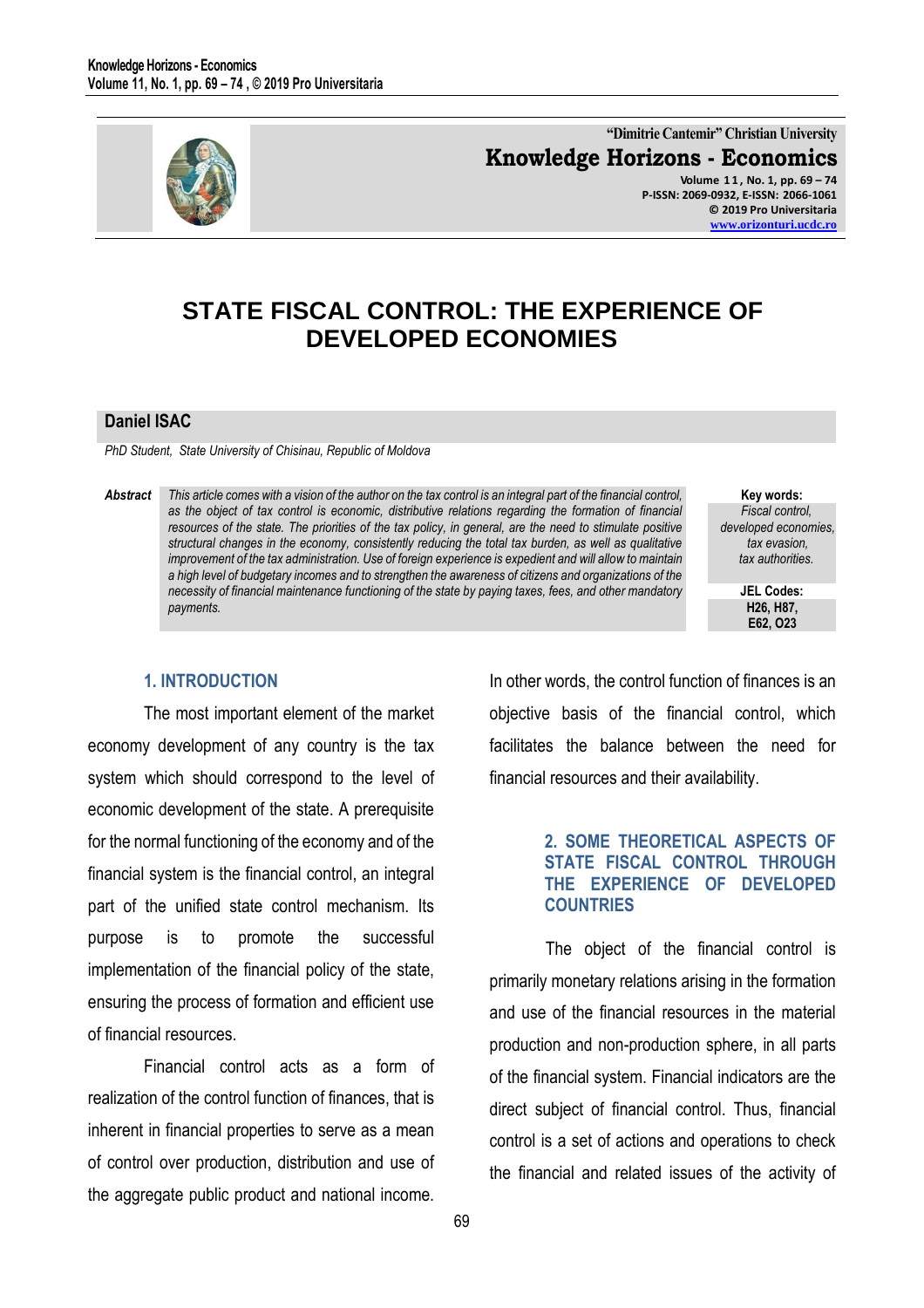economic entities and management with the application of specific forms and methods of its organization [5].

The tax control is an integral part of the financial control, as the object of tax control is economic, distributive relations regarding the formation of financial resources of the state. The priorities of the tax policy, in general, are the need to stimulate positive structural changes in the economy, consistently reducing the total tax burden, as well as qualitative improvement of the tax administration. Among all problems in the sphere of the functioning of the modern tax system the problem of building an effective tax control system is especially urgent. The necessary condition for the efficiency of the country's tax system is tax control, ensuring timely and full receipt of tax revenues in the country's budget system.

The main mission of any tax administration is to collect the correct amount of taxes and fees and other contributions owed by taxpayers to the public budget, with minimum costs for both the administration and the taxpayer. The tax administration is the one who must ensure the application and enforcement of the financial-tax legislation by the taxpayers. In this context, control can also be defined as a function of the tax administration. The tax control comprises all activities aimed at verifying the reality, legality, and sincerity of declarations, verifying the correctness and accuracy of the fulfilment, according to law, of the tax liabilities by taxpayers, as well as the investigation activity and finding the tax evasion.

Subjects of fiscal control, called taxpayers, are legal and physical persons, as well as associations without legal personality, which are subjected, according to law, to tax obligations, so, any entity that has the capacity of a taxpayer, i.e. subject of taxation is also subject to fiscal control. The purpose of any modern tax administration is to achieve the highest degree of voluntary tax compliance of taxpayers. The tax control activity, together with the information and education of the taxpayers, is one of the main instruments for improving the voluntary tax compliance.

Tax control – control over the correctness of payment of taxes and charges by legal and physical persons. Tax control is understood as a check of taxpayers 'compliance with the legislation on taxes and fees; identification of tax violations; ensuring the receipt of income tax payments to the budget of all levels.

Different definitions of tax control can be found in the literature.

The control activity is as old as necessary in the social evolution. Control as a general concept is the permanent or periodic analysis of an activity, a situation to follow its course and to take measures to improve it [3].

Control is the specific human activity of verification and permanent, periodic or unannounced analysis of processes, phenomena, operations, information resulting from an area or sector, in order to prevent and liquidated possible deviations and drawbacks [1].

As some Romanian authors report: "The control is an essential attribute, a component of the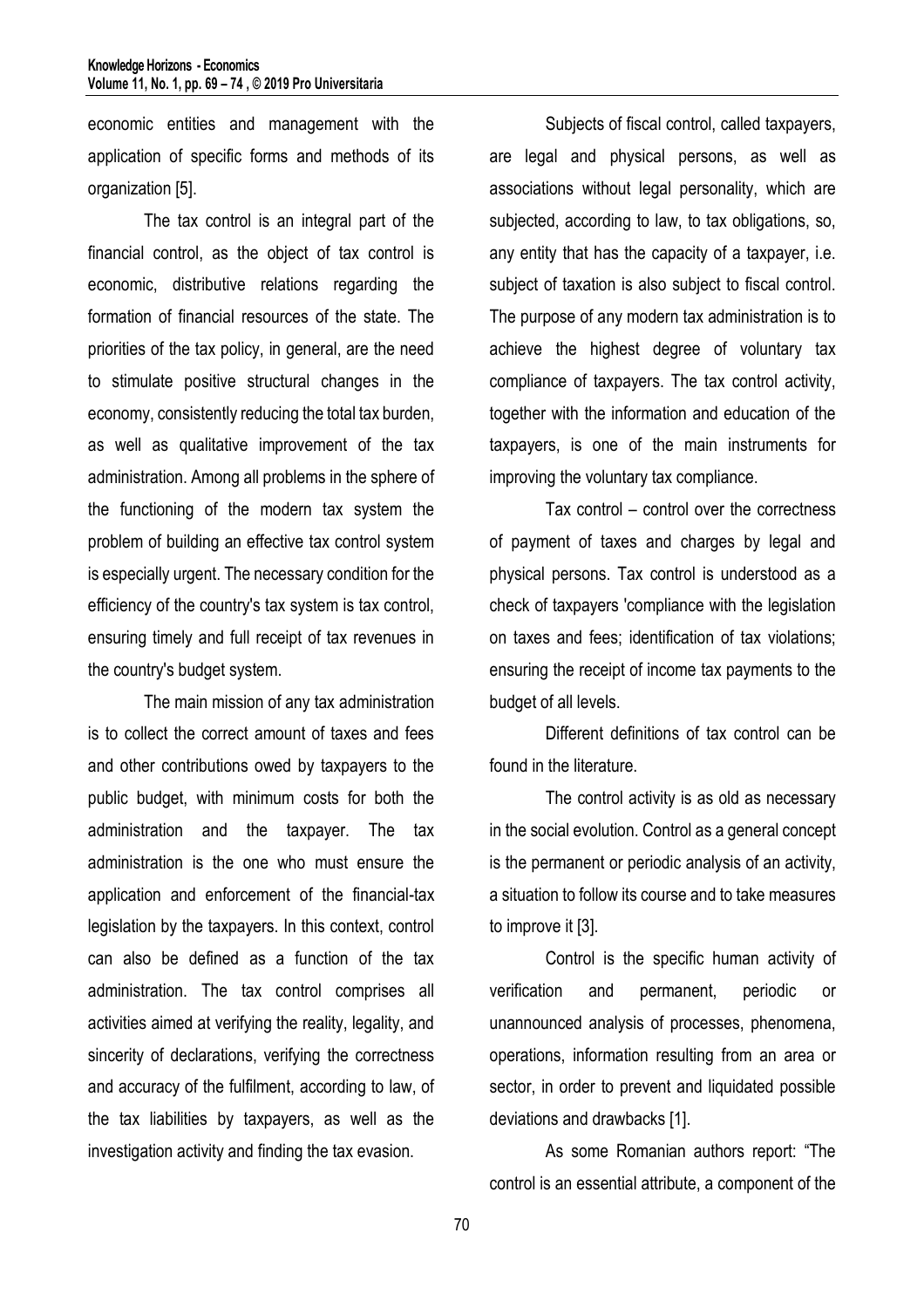economic function of the cultural and educational organization of the state. A complex control procedure that gives a clear and real image over the development of the economic activity is represented by the financial and economic analysis, because it research from a qualitative and quantitative point of view the entire economic financial activity of the economic entity. The economy can not be organized and operated without any control from the state systematically."[6; p.192]

The university professor Elena Dobre argues that "tax control is a regulated control that serves unconditionally the tax policy of the state, as it does not apply professional rules of exercise but only legal norms. The following objectives are pursued by fiscal control: the collection of all taxes and fees owed by taxpayers at the deadlines provided by laws and in the amount determined by the tax basis and the quotas applicable to it; the detection of taxes and fees taken from payment to the state budget or local budgets and attracting them to these budgets according to their legal destination; reporting of some legislative shortcomings favouring tax evasion or making it difficult to collect tax revenues in order to improve legal provisions in the field" [4; p. 38].

From the above definitions of tax control, we can conclude that the authors, revealing the concept of this phenomenon, agree that the tax control is intended to ensure completeness, timeliness of payment of taxes and charges to the budget, compliance of the tax legislation, the application of measures of responsibility for these violations [2; p. 61-134].

Being an integral part of financial control, the tax control has common characteristics with it in the part of applied forms and methods of carrying it out and has also the certain specificity, expressed in narrower sphere of influence.

As the specific features of the tax control are highlighted:

– analysis of the activities of tax relations entities (taxpayers and tax agents) is of a continuous nature;

– continuous implementation of monitoring activities in response to the need to secure the flow of financial resources into the budget system;

– legislative establishment of a clear sequence of actions in the implementation of tax control;

– creation of conditions for coordinated actions of authorized state structures in the implementation of joint actions, as well as in the process of information exchange.

The essence of tax control in the modern literature is presented from two sides, being in unity: as a function of public administration and as the activity on the execution of the tax legislation [2; p. 61-134].

Tax control plays a special, significant role in the system of state financial control and represents a set of measures to verify compliance with the legality, expediency and effectiveness of the system of tax authorities in the formation of monetary funds of all governmental levels in the area of tax revenues, to identify reserves to increase tax revenues in the budgets, improvement of tax discipline among taxpayers, compliance with their tax legislation.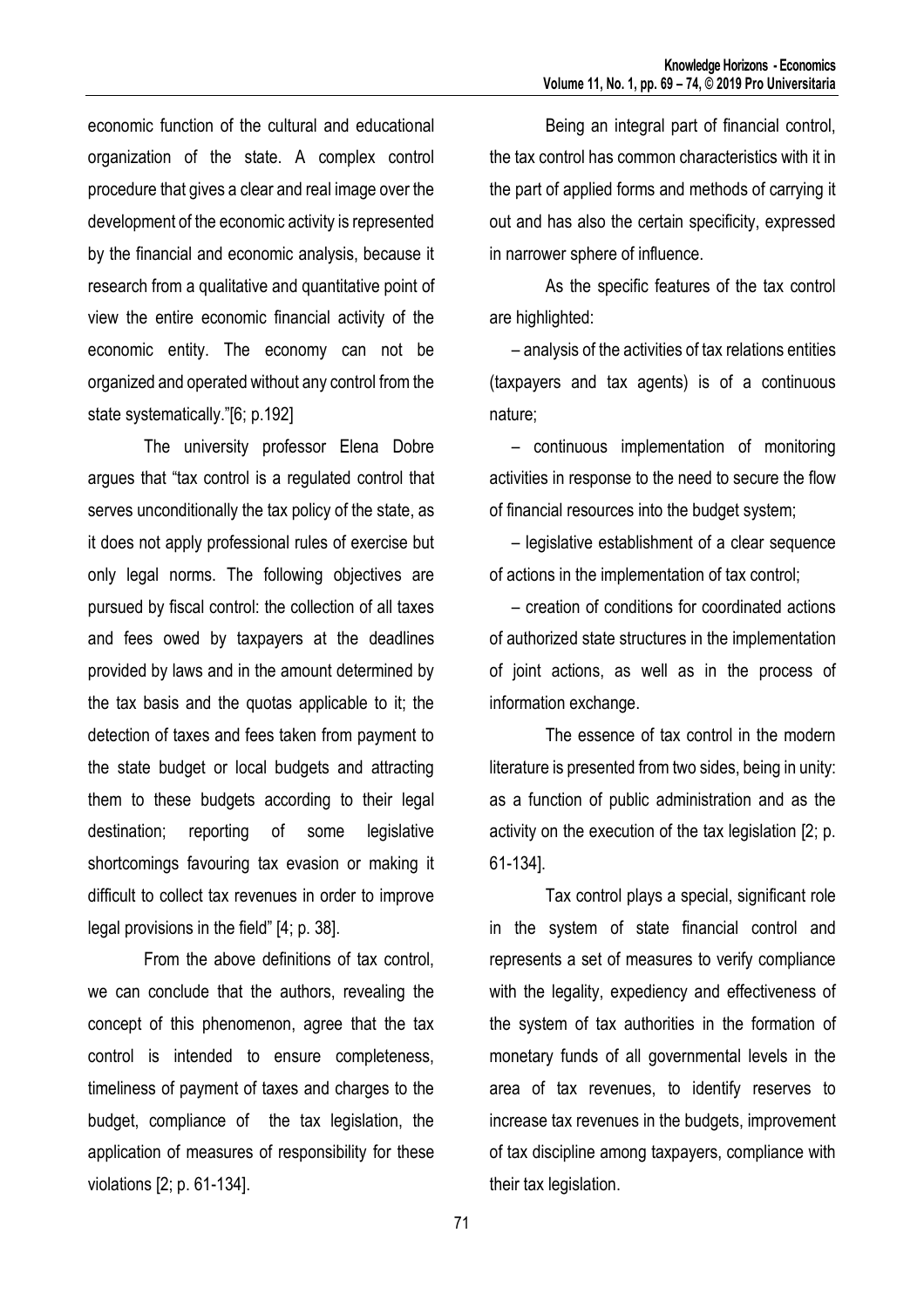The main forms of tax control are as follows:

- $\times$  tax audits.
- $\checkmark$  verification of accounting and reporting data,
- $\checkmark$  inspection of premises and territories used to extract income,
- $\checkmark$  other forms.

The most effective form of tax control is the verification of compliance with the tax legislation, correctness of calculation of taxes and fees, completeness and timeliness of their introduction to the budget, the validity of benefits application. Tax control actions cover the whole system of taxation, as well as carried out in the context of individual taxes, tax groups, groups of taxpayers, territories. Tax control penetrates the economy vertically and horizontally, ensuring compliance with the rules of accounting and reporting, the legislative basis of taxation.

In order to objectively assess the essence of tax control, we will consider its concept in two aspects: narrow and broad. *In a broad aspect, tax control is a combination of state regulation measures that ensure the implementation of effective state financial policy and compliance with the state and municipal fiscal interests. In a narrow aspect, tax control is the control of the state in the person of competent authorities for legality and expediency of actions in the process of introduction, payment or collection of taxes and charges.*

At present, the task of improving the quality of state control over tax offenses is considered from two perspectives: (i) by improving the state

regulation of relations on calculation and payment of taxes and fees; (ii) by analysing and borrowing the international experience.

The experience of Germany is of considerable interest to us, as the competence of tax control in Germany includes issues of practical implementation of tax policy of the country. The tax code of Germany provides considerable powers of the tax police to conduct searches and personal searches of citizens, detention of suspects and confiscation of documents. The tax police have the right to withdraw documents and obtain the necessary information from almost all public and private institutions in the country, with the exception of certain special services. In the German judicial practice in cases of investigation of tax evasion are distinguished the following stages of offenses: (i) tax evasion; (ii) attempted evasion; (iii) preparatory actions for tax evasion.

The peculiarity of tax control in France is that the French taxpayer should be warned about the tax audit at least one week in advance. The audits are entrusted to the tax centres established in each department, which send notices to payers and study the voluntarily submitted declarations. The declaration must be submitted by all physical persons, regardless of the value of their income. Tax workers carry out two types of control. At their workplaces, they carry out work with declarationsdesk control. On-site monitoring is usually carried out in the presence of serious bases for suspicion of concealment of income. The relationship between the tax authority and the taxpayer is built in the form of an exchange of views: each party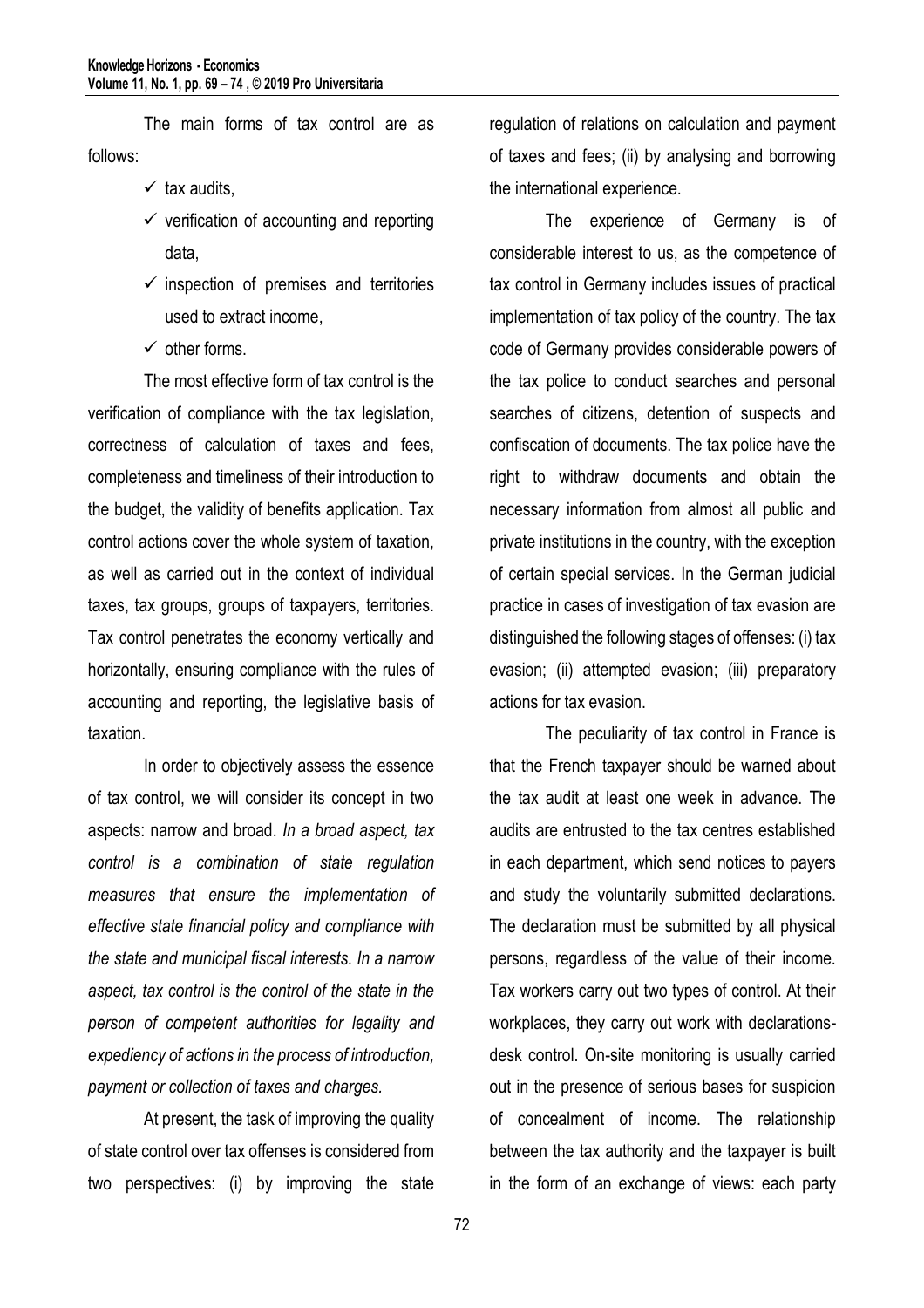defends its rightness. As a result of the identification of offenses, the tax authorities apply various sanctions.

In recent years, all tax administrations in the economically developed countries have passed from the quantitative side of fiscal control to the qualitative side. Now, the tax administration treats taxpayers as business partners, they are regarded as customers of the administration. A key role in the tax administration has the declarative principle – taxpayers using in this respect tax declarations, fiscal control returning the burden of verifying the sincerity of declarations, as well as the correctness and the fulfilment according to the deadlines for tax liabilities by taxpayers. In Sweden and Finland, the tax service will independently prepare the tax declarations for taxpayers who then receive the declaration through secure communication channels and can either agree with it or wish to make changes and additions. In the first case, it is sufficient for them to confirm this declaration using the electronic signature mechanism, in the second case they need to get in touch with the tax service and provide the necessary documentary evidence in support of the proposed amendments and changes.

With reference to Romania, the experience of control work of tax authorities showed that there remains an increasing tendency of concealment of incomes, and evasion from payment of taxes. This is facilitated by imperfections of the tax legislation, the considerably high tax burden in some Industries and spheres of activity, low level of tax discipline and distorted mentality of the taxpayer. In this context, the increase of efficiency of tax control is an additional reserve growth of financial flows to budgets at all levels of the country.

### **3. CONCLUSION**

We emphasise that, in the area of fiscal control, namely to reduce the tax evasion and the underground economy, are taken actions such as: the introduction of the random test of compliance with the development of the structure dealing with individuals with large fortunes through the development of competencies and the realization of the compliance programme; combating customs fraud. In order to increase the effectiveness in combating the tax evasion and the reduction of the underground economy will be redesigned the main activities in the sense of: development of the prevention function of control structures; review of the VAT refund procedure; processing of enforced enforcement in an investigative process; strengthening the activity of mutual assistance in order to recover the tax claims.

It would be good for Romania to adopt the fact that in developed countries the analytical work of tax authorities uses a broader arsenal of tools and methods, and the tax authorities have a single common database that includes information on all types of taxes and duties, information from migration authorities, banks and insurance companies, database on transactions in the stock market and on the accounting of real estate objects. Use of foreign experience is expedient and will allow to maintain a high level of budgetary incomes and to strengthen the awareness of citizens and